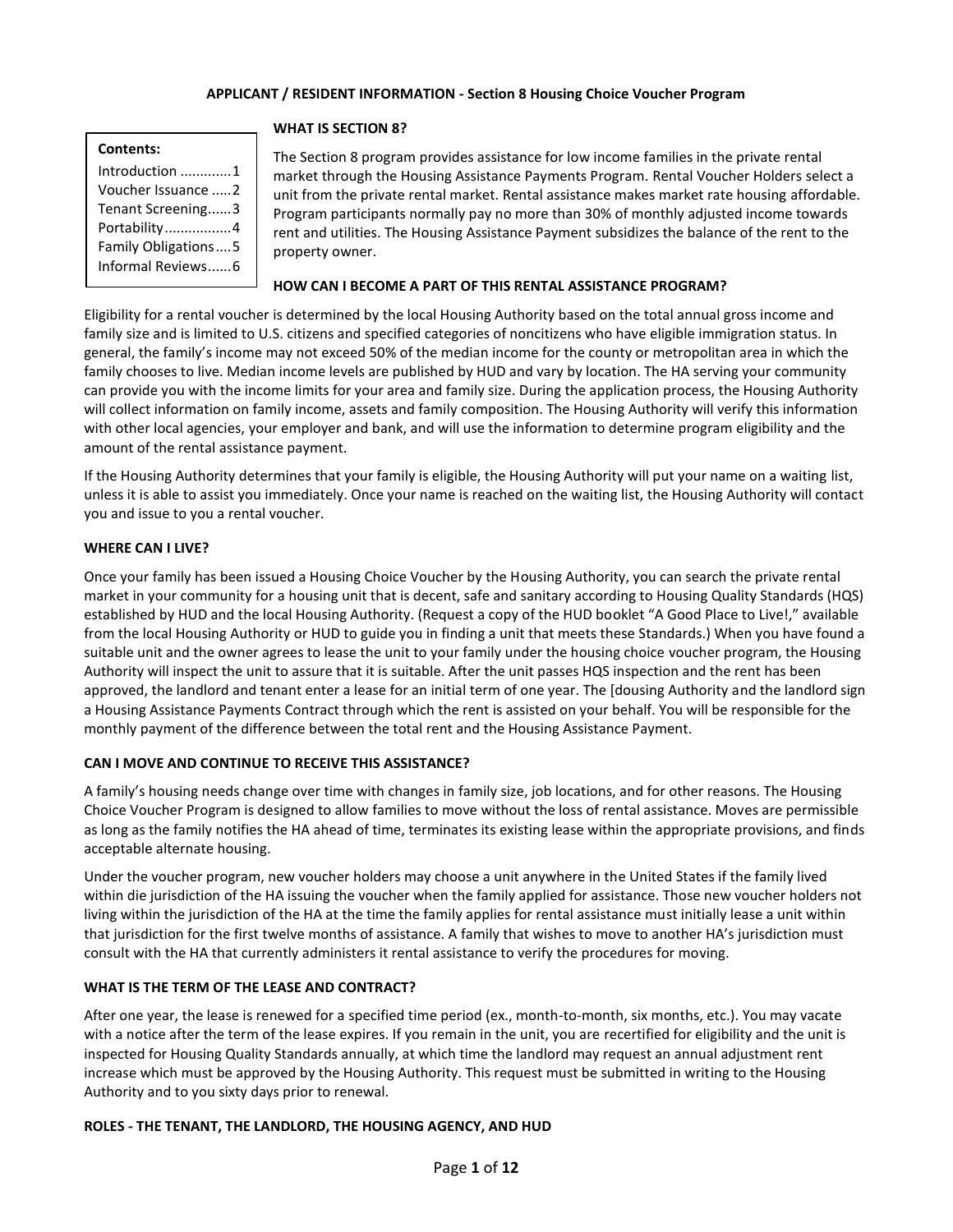Once the Housing Authority approves an eligible family's lease and housing unit, the family and the landlord sign a lease and, at the same time, the landlord and the HA sign a housing assistance contract which runs for the same term as the lease. This means that everyone — tenant, landlord and the Housing Authority — has obligations and responsibilities within the voucher program.

**Tenant's Role:** When a family selects a housing unit, and the Housing Authority approves the unit and lease, the family signs a lease with the landlord for at least one year. The tenant may be required to pay a security deposit to the landlord. After the first year, the landlord may initiate a new lease or allow the family to remain in the unit on a month-to-month lease. When the family is settled in a new home, the family is expected to comply with the lease and the program requirements, pay its share of rent on time, maintain the unit in good condition and notify the HA of any changes in income or family composition.

**Landlord's Role:** The role of the landlord in the voucher program is to provide decent, safe, and sanitary housing to a tenant at a reasonable rent. The dwelling unit must pass the program's housing standards and be maintained up to those standards as long as the owner receives housing assistance payments. In addition, the landlord is expected to provide the services agreed to as part of the lease signed with the tenant and the contract signed with the HA.

**Housing Authority's Role:** The HA administers the voucher program locally. The HA provides a family with the rental assistance that enables the family to seek out suitable housing and the HA enters into a contract with the landlord to provide rental assistance payments on behalf of the family. If the landlord fails to meet his/her obligations under the lease, the HA has the right to terminate assistance payments.

**HUD's Role:** To cover the cost of the program, HUD provides funds to allow HAs to make housing assistance payments on behalf of the families. HUD also pays the HA a fee for the costs of administering the program. When additional funds become available to assist new families, HUD invites HAs to submit applications for funds for additional rental vouchers. Applications are then reviewed and funds awarded to the selected HAs on a competitive basis.

## **VOUCHER ISSUANCE**

When a family is selected from the waiting list (or as a special admission as described in Chapter 4), or when a participant family wants to move to another unit, the PHA issues a Housing Choice Voucher, form HUD-52646. This chapter deals only with voucher issuance for applicants. For voucher issuance associated with moves of program participants, please refer to Chapter 10.

The voucher is the family's authorization to search for housing. It specifies the unit size for which the family qualifies, and includes both the date of voucher issuance and date of expiration. It contains a brief description of how the program works and explains the family obligations under the program. The voucher is evidence that the PHA has determined the family to be eligible for the program, and that the PHA expects to have money available to subsidize the family if the family finds an approvable unit. However, the PHA does not have any liability to any party by the issuance of the voucher, and the voucher does not give the family any right to participate in the PHA's housing choice voucher program [Voucher, form HUD-52646]

A voucher can be issued to an applicant family only after the PHA has determined that the family is eligible for the program based on verification of information received within the 60 days prior to issuance [24 CFR 982.201(e)] and after the family has attended an oral briefing.

The initial term of a voucher must be at least 60 calendar days. The initial term must be stated on the voucher [24 CFR 982.303(a)].

## PHA Policy

The initial voucher term will be 60 calendar days.

The family must submit a Request for Tenancy Approval and proposed lease within the 60-day period unless the PHA grants an extension.

A 30 day extension will be granted on an individual basis as assessed by the Occupancy Specialist through contact made by the participant regarding their progress in leasing a unit during the initial 60-day period. Factors which will be considered include the following:

- a. Extenuating circumstances of the participant such as death or illness, which prevented them from finding the unit.
- b. Previous submissions of Request for Tenancy Approvals which were disapproved.
- c. Family size or other special requirements which made it difficult to find a unit.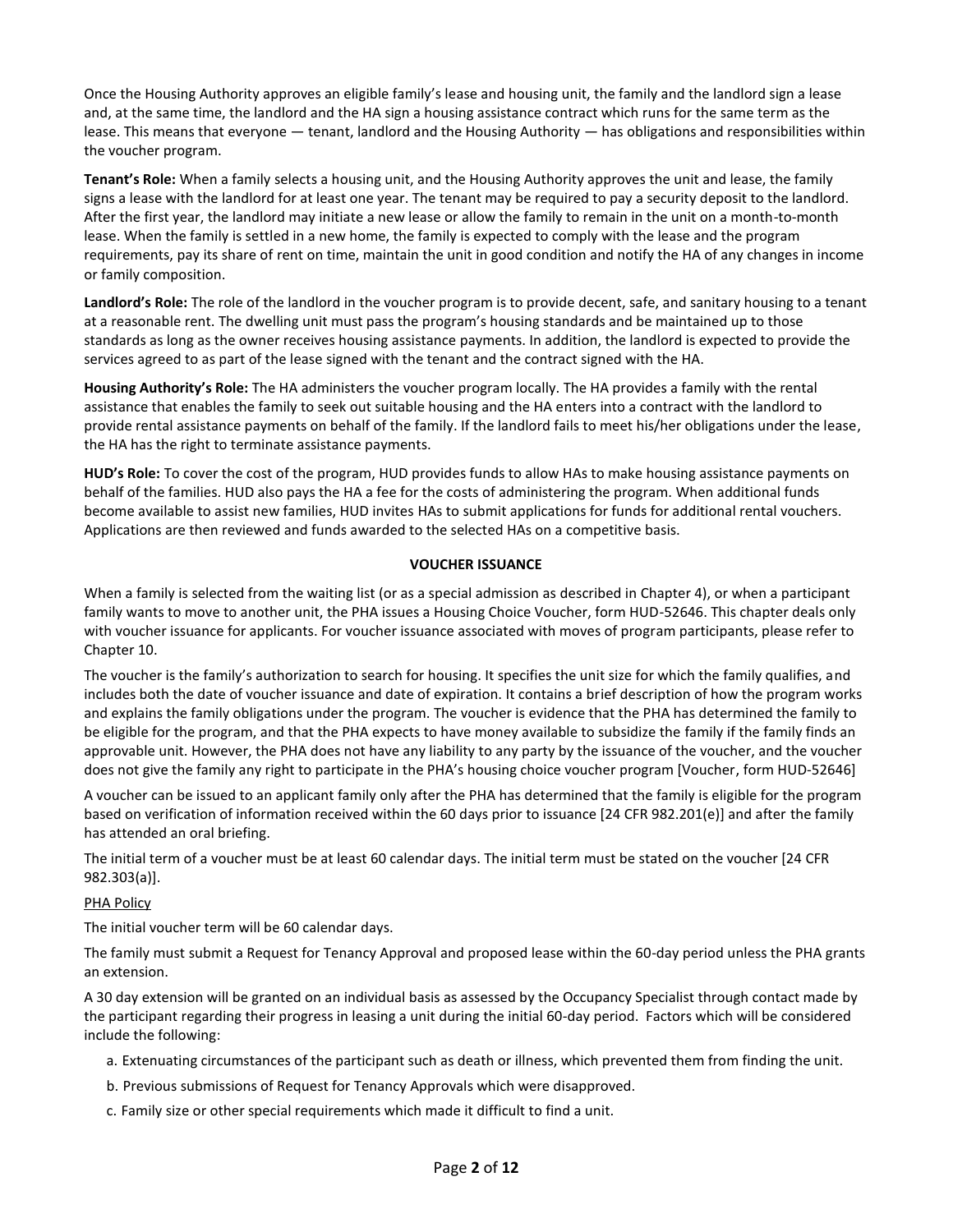- d. Evidence of serious attempt made to secure housing in the form of a list of landlords contacted during the search time.
- e. Availability of funds to support the voucher; funding constraints may require the need to rescind vouchers or deny extensions.

The request for a 30 day extension must include the reason(s) the extension is necessary. The PHA may require the family to provide documentation to support the request or obtain verification from a qualified third party.

All requests for extensions to the voucher term must be made in writing and submitted to the PHA prior to the expiration date of the voucher (or extended term of the voucher).

Individuals with disabilities will be allowed up to a total of 210 days.

The PHA will decide whether to approve or deny an extension request within 10 business days of the date the request is received, and will immediately provide the family written notice of its decision.

The PHA will reference the following chart in determining the appropriate voucher size for a family:

| <b>Persons in Household</b> |
|-----------------------------|
| (Minimum – Maximum)         |
| $1 - 2$                     |
| $2 - 4$                     |
| $3-6$                       |
| $4 - 8$                     |
| $6 - 10$                    |
|                             |

#### **TENANT SCREENING - Section 8 Housing Choice Voucher Program**

The PHA has no liability or responsibility to the owner or other persons for the family's behavior or suitability for tenancy [24 CFR 982.307(a)( 1)].

The PHA may elect to screen applicants for family behavior or suitability for tenancy. See Chapter 3 for a discussion of the PHA's policies with regard to screening applicant families for program eligibility [24 CFR 982.307(a)(1)].

The owner is responsible for screening and selection of the family to occupy the owner's unit. At or before PHA approval of the tenancy, the PHA must inform the owner that screening and selection for tenancy is the responsibility of the owner [24 CFR 982.307(a)(2)]. The PHA must also inform the owner or manager or his/her rights and obligations under the Violence against Women Act of 2005 (VAWA) [24 CFR 5.2005(a)(2)].

The PHA must provide the owner with the family's current and prior address (as shown in the PHA records) and the name and address (if known to the PHA) of the landlord at the family's current and prior address [24 CFR 982.307(b)(1)].

The PHA is permitted, but not required, to offer the owner other information in the PHA's possession about the tenancy history or drug trafficking of family members [24 CFR 982.307(b)(2)].

The PHA's policy on providing information to the owner must be included in the family's briefing packet [24 CFR 982.307(b)(3)].

The PHA may not disclose to the owner any confidential information provided by the family in response to a PHA request for documentation of domestic violence, dating violence, or stalking except at the written request or with the written consent of the individual providing the documentation [24 CFR 5.2007(b)(4)].

#### PHA Policy

The PHA will not screen applicants for family behavior or suitability for tenancy.

The PHA will not provide additional screening information to the owner.

## **PORTABILITY INFORMATION - Section 8 Housing Choice Voucher Program**

## **OVERVIEW**

If you are a current or prospective participant in the Section 8 housing Choice Voucher Program, the US Department of Housing and Urban Development (HUD) wants you to have a broad range of choice in where to live. One of the top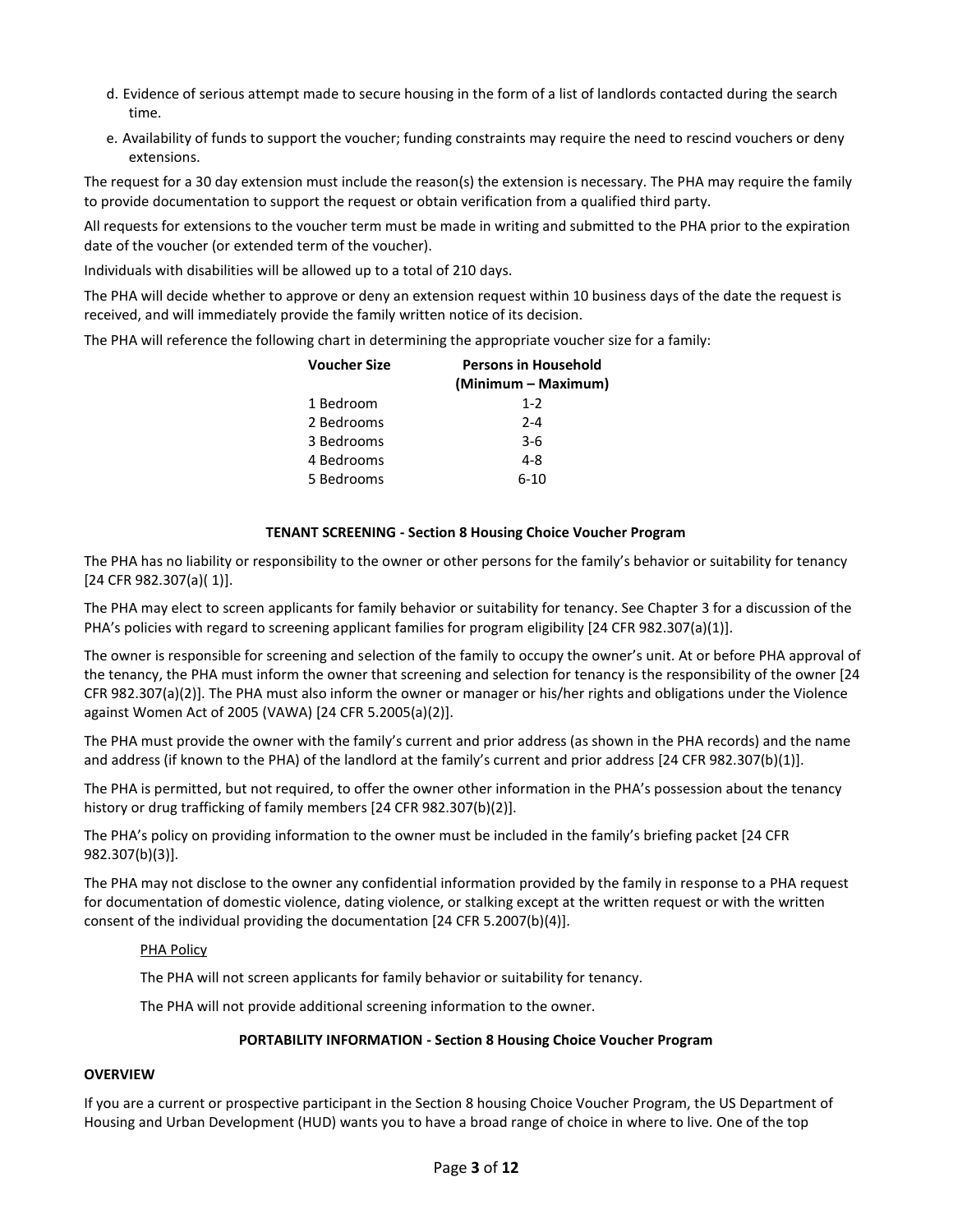priorities of HUD is to broaden housing choices for low-income families. The Section 8 Voucher Program does not restrict where in the city, county, state, or country you may live. Often families with low incomes arc restricted to high poverty areas. If you live in such an area, your Voucher provides you with the means to move, and you are encouraged to do so. Moving out of areas of high poverty or low opportunity offers significant advantages to Section 8 families. Moving will allow you to select a home in close proximity to better education, jobs, public transportation, public services, and shopping, select a home within a neighborhood that offers the amenities you desire, low crime rate, and/or a home in proximity to the school of your choice for your children. HUD studies show that when families move from high poverty areas, children reach higher levels of school achievement.

Portability enables a family to move nationwide from one local Housing Authority's jurisdiction to another. After a family announces its interest in portability, the initial PHA must provide the family with information to help it contact the PHA in the jurisdiction where the family wishes to live. If this will be the family's first lease under the Housing Choice Voucher Program, the initial PHA must also compare the family's income to the applicable income limit (typically the very lowincome limit) for the community where the family wants to move and determine if the family will be able to lease up in that jurisdiction.

# **THINGS TO REMEMBER**

- Housing Authorities must accept any active Section 8 HCV participant from another jurisdiction if the participant has a valid transferable Section 8 Voucher from another Housing Authority.
- You must be in good standing with your present Housing Authority and / or present landlord.
- In order for you to transfer your Section 8 Voucher to another jurisdiction you must request that your current Housing Authority send your portability papers to the Housing Authority having jurisdiction in the area to which you plan to move.
- Please keep in mind that a Housing Authority administers the Section 8 Housing Choice Voucher Program in its designated jurisdiction only. Program requirements differ from jurisdiction to jurisdiction.
- You will be issued a voucher by bedroom size based on the local Housing Authority's Occupancy Standards which also may be different from your previous Housing Authority.
- Remember that if you move into the new unit prior to the unit passing inspection you will be responsible for the full contract rent until the unit passes inspection.
- Staff at the receiving Housing Authority will work with you in this portability process. Be sure to keep staff advised of your contact phone number once you move to the area.

## **BASIC PROCEDURES FOR TRANSFERRING YOUR ASSISTANCE TO ANOTHER JURISDICTION**

- 1) Contact the Housing Authority where you received your Voucher for permission to transfer.
- 2) Get the name, address, and phone number of the receiving PHA in the area where you want to move.
- 3) Serve proper written notice to your Landlord (as defined in your Lease) and provide your present PHA with a copy.
- 4) Make an appointment with your Housing Specialist to update your eligibility information.
- 5) The receiving PHA will also need to update your income and family composition information. It is your responsibility to make an appointment for this review with the receiving PHA.
- 6) The receiving PHAs Payment Standards will be used.
- 7) Different Occupancy Standards on the part of the receiving PHA may change the bedroom size of your Voucher.

## **A FEW HELPFUL HINTS**

Please make sure of the area where you have chosen to live before you request your Housing Authority to send your portability papers to the receiving Housing Authority. They will not be able to transfer your portability papers anywhere else if you decide that you no longer desire to live there. Your portability papers will be sent back to your initial Housing Authority.

Please keep in mind that the payment standards will be different from your previous Housing Authority.

Please do not move in and / or sign a lease until the following steps have been completed:

- 1) A briefing interview conducted by the receiving PH A to update your income and family composition information is complete.
- 2) The Request for Tenancy Approval has been approved by the receiving PHA.
- 3) The unit has passed the HQS inspection.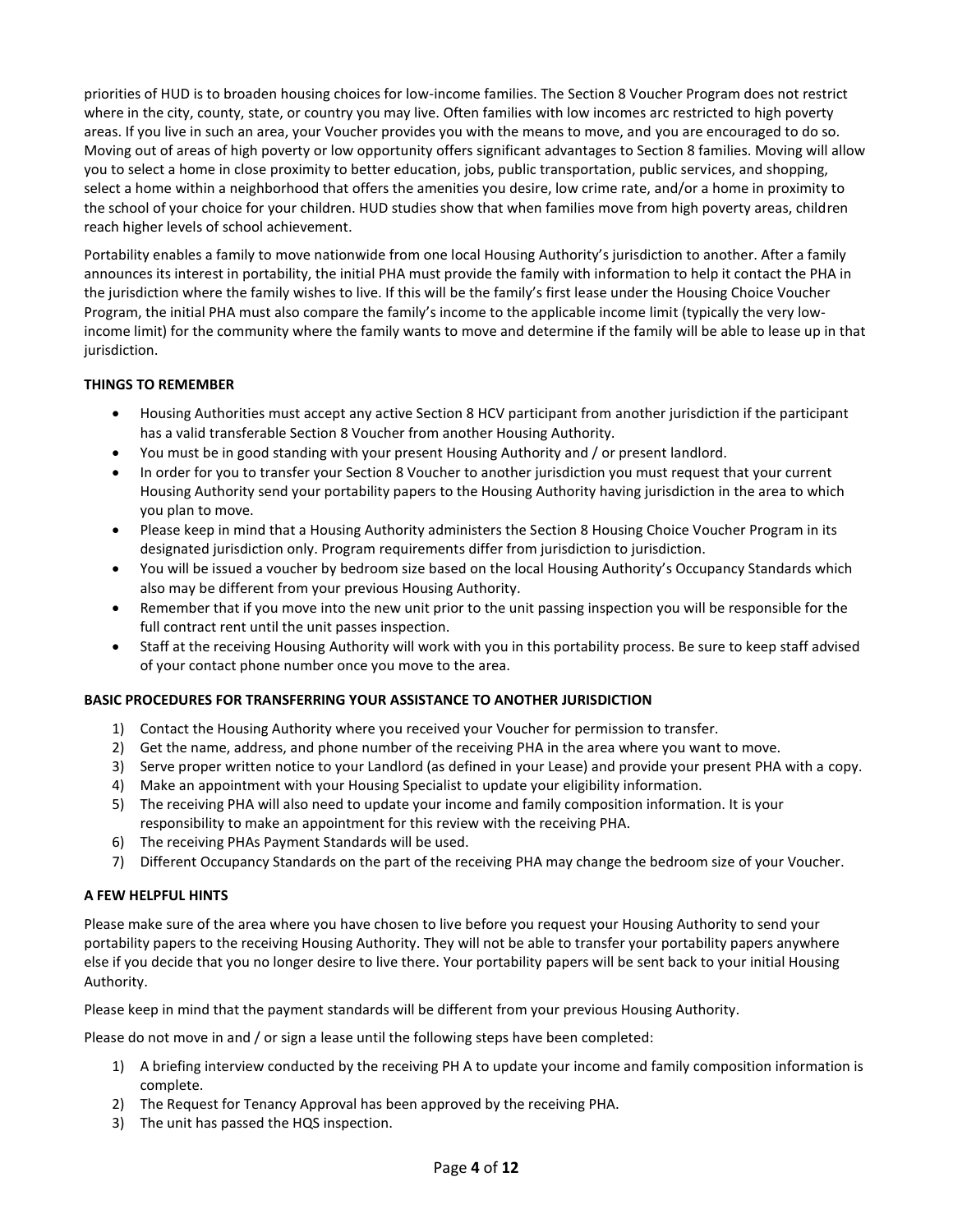#### **Family Obligations**

The family obligations of the voucher are listed as follow:

- The family must supply any information that the PHA or HUD determines to be necessary, including submission of required evidence of citizenship or eligible immigration status.
- The family must supply any information requested by the PHA or HUD for use in a regularly scheduled reexamination or interim reexamination of family income and composition.
- The family must disclose and verify social security numbers and sign and submit consent forms for obtaining information.
- Any information supplied by the family must be true and complete.
- The family is responsible for any Housing Quality Standards (HQS) breach by the family caused by failure to pay tenantprovided utilities or appliances, or damages to the dwelling unit or premises beyond normal wear and tear caused by any member of the household or guest.
	- PHA Policy

Damages beyond normal wear and tear will be considered to be damages which could be assessed against the security deposit.

- The family must allow the PHA to inspect the unit at reasonable times and after reasonable notice.
- The family must not commit any serious or repeated violation of the lease. PHA Policy

The PHA will determine if a family has committed serious or repeated violations of the lease based on available evidence, including but not limited to, a court-ordered eviction or an owner's notice to evict, police reports, and affidavits from the owner, neighbors, or other credible parties with direct knowledge.

*Serious and repeated lease violations* will include, but not be limited to, nonpayment of rent, disturbance of neighbors, destruction of property, living or housekeeping habits that cause damage to the unit or premises, and criminal activity. Generally, the criterion to be used will be whether or not the reason for the eviction was the fault of the tenant or guests. Any incidents of, or criminal activity related to, domestic violence, dating violence, or stalking will not be construed as serious or repeated lease violations by the victim.

 The family must notify the PHA and the owner before moving out of the unit or terminating the lease. PHA Policy

The family must comply with lease requirements regarding written notice to the owner. The family must provide written notice to the PHA at the same time the owner is notified.

- The family must promptly give the PHA a copy of any owner eviction notice.
- The family must use the assisted unit for residence by the family. The unit must be the family's only residence.
- The composition of the assisted family residing in the unit must be approved by the PHA. The family must promptly notify the PHA in writing of the birth, adoption, or court-awarded custody of a child. The family must request PHA approval to add any other family member as an occupant of the unit. PHA Policy

The request to add a family member must be submitted in writing and approved prior to the person moving into the unit. The PHA will determine eligibility of the new member.

- The family must promptly notify the PHA in writing if any family member no longer lives in the unit.
- If the PHA has given approval, a foster child or a live-in aide may reside in the unit. The PHA has the discretion to adopt reasonable policies concerning residency by a foster child or a live-in aide, and to define when PHA consent may be given or denied.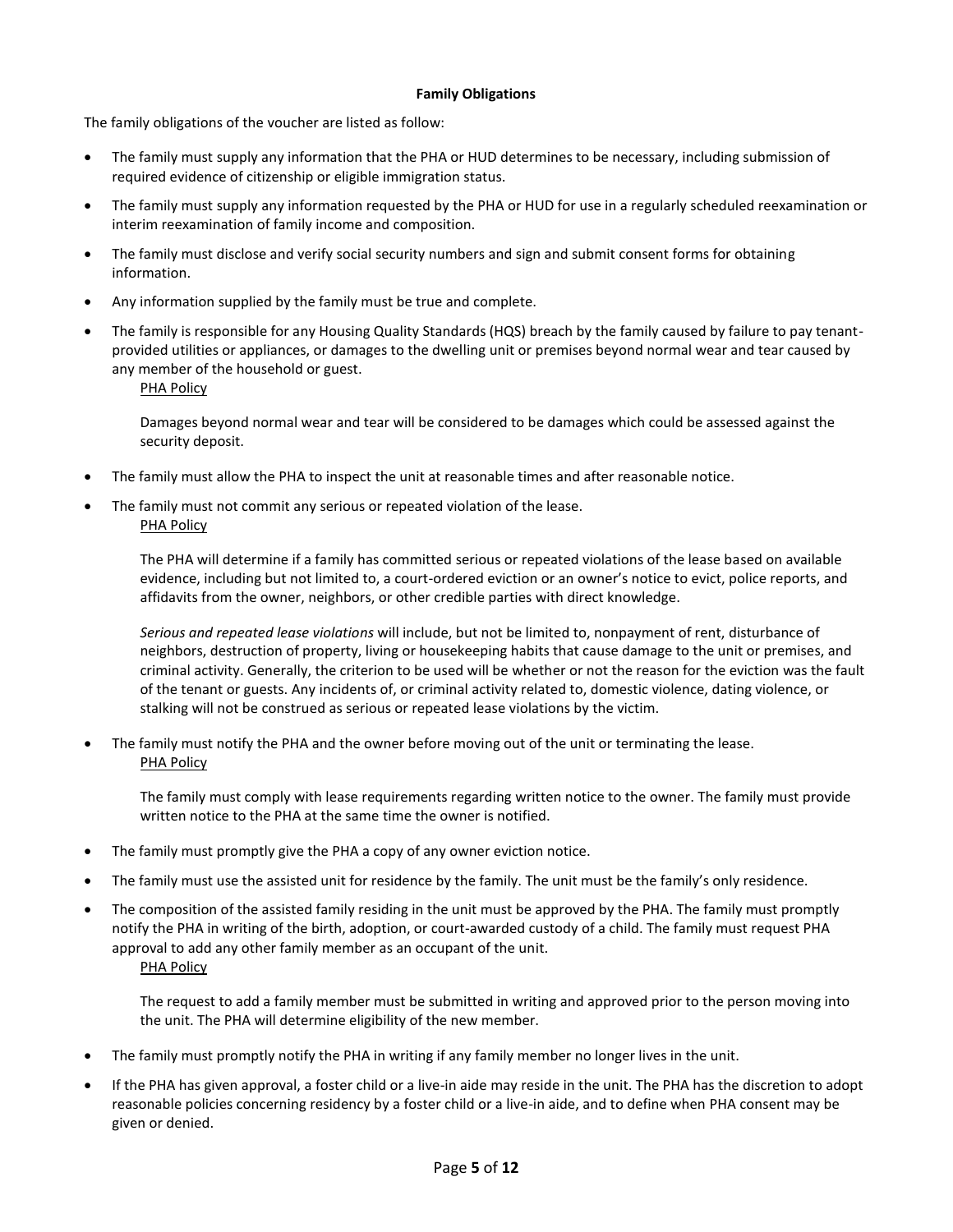The family must not sublease the unit, assign the lease, or transfer the unit. PHA Policy

> Subleasing includes receiving payment to cover rent and utility costs by a person living in the unit who is not listed as a family member.

- The family must supply any information requested by the PHA to verify that the family is living in the unit or information related to family absence from the unit.
- The family must promptly notify the PHA when the family is absent from the unit. PHA Policy

Notice is required under this provision only when all family members will be absent from the unit for an extended period. An extended period is defined as any period greater than 30 calendar days. Written notice must be provided to the PHA at the start of the extended absence.

- The family must pay utility bills and provide and maintain any appliances that the owner is not required to provide under the lease.
- The family must not own or have any interest in the unit, (other than in a cooperative and owners of a manufactured home leasing a manufactured home space).
- Family members must not commit fraud, bribery, or any other corrupt or criminal act in connection with the program.
- Family members must not engage in drug-related criminal activity or violent criminal activity or other criminal activity that threatens the health, safety or right to peaceful enjoyment of other residents and persons residing in the immediate vicinity of the premises.
- Members of the household must not engage in abuse of alcohol in a way that threatens the health, safety or right to peaceful enjoyment of the other residents and persons residing in the immediate vicinity of the premises.
- An assisted family or member of the family must not receive HCV program assistance while receiving another housing subsidy, for the same unit or a different unit under any other federal, state or local housing assistance program.
- A family must not receive HCV program assistance while residing in a unit owned by a parent, child, grandparent, grandchild, sister or brother of any member of the family, unless the PHA has determined (and has notified the owner and the family of such determination) that approving rental of the unit, notwithstanding such relationship, would provide reasonable accommodation for a family member who is a person with disabilities.

## **16-III.A. OVERVIEW**

## **INFORMAL REVIEWS AND HEARINGS**

Both applicants and participants have the right to disagree with, and appeal, certain decisions of the PHA that may adversely affect them. PHA decisions that may be appealed by applicants and participants are discussed in this section. The process for applicant appeals of PHA decisions is called the "informal review." For participants (or applicants denied admission because of citizenship issues), the appeal process is called an "informal hearing." PHAs are required to include informal review procedures for applicants and informal hearing procedures for participants in their administrative plans [24 CFR 982.54(d)(12) and (13)].

# **16-III.B. INFORMAL REVIEWS**

Informal reviews are provided for program applicants. An applicant is someone who has applied for admission to the program, but is not yet a participant in the program. Informal reviews are intended to provide a "minimum hearing requirement" [24 CFR 982.554], and need not be as elaborate as the informal hearing requirements [*Federal Register* 60, no. 127 (3 July 1995): 34690].

# **Decisions Subject to Informal Review**

The PHA must give an applicant the opportunity for an informal review of a decision denying assistance [24 CFR 982.554(a)]. Denial of assistance may include any or all of the following  $[24$  CFR 982.552(a)(2)]:

- Denying listing on the PHA waiting list
- Denying or withdrawing a voucher
- Refusing to enter into a HAP contract or approve a lease
- Refusing to process or provide assistance under portability procedures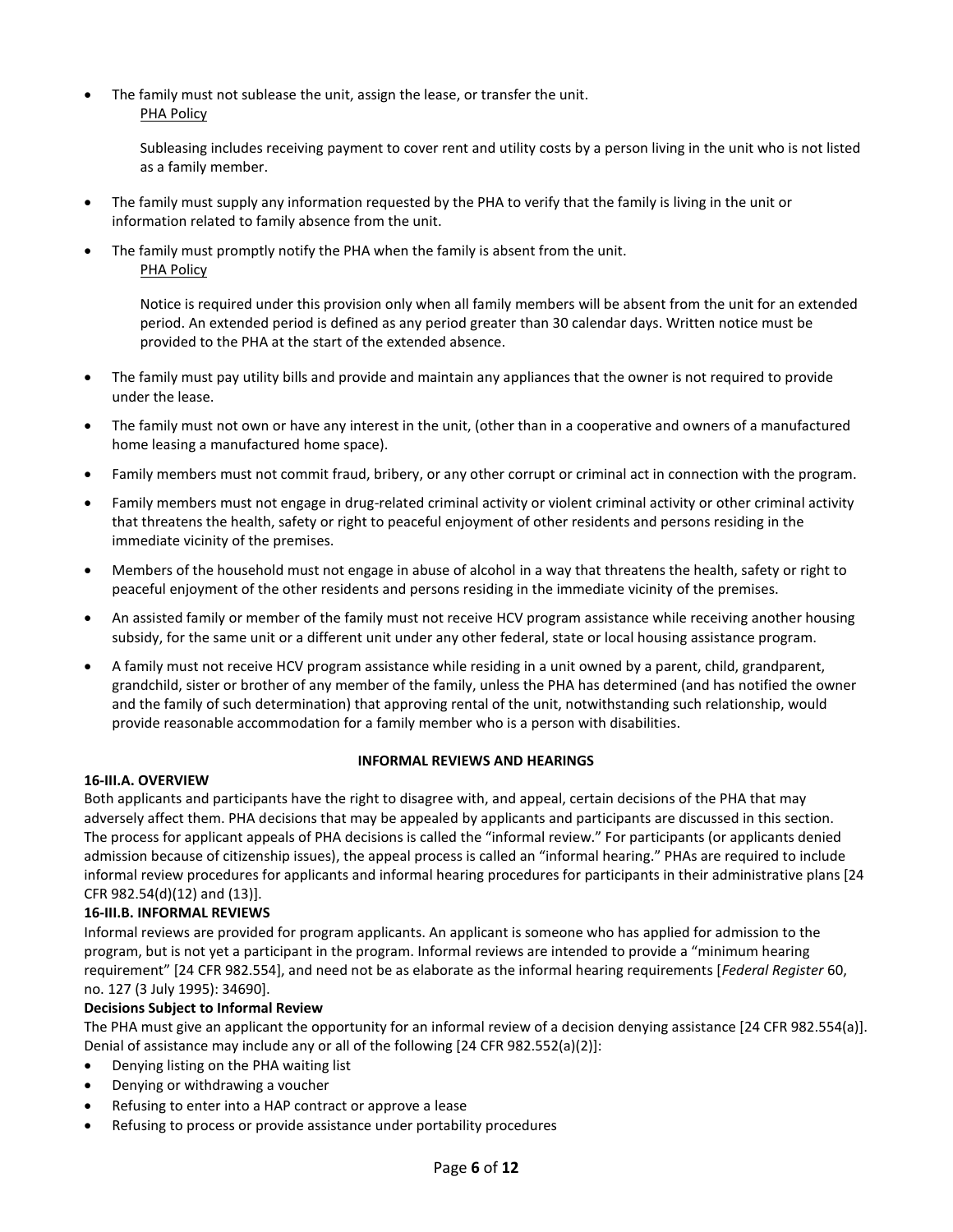Informal reviews are *not* required for the following reasons [24 CFR 982.554(c)]:

- Discretionary administrative determinations by the PHA
- General policy issues or class grievances
- A determination of the family unit size under the PHA subsidy standards
- A PHA determination not to approve an extension or suspension of a voucher term
- A PHA determination not to grant approval of the tenancy
- A PHA determination that the unit is not in compliance with the HQS
- A PHA determination that the unit is not in accordance with the HQS due to family size or composition PHA Policy

The PHA will only offer an informal review to applicants for whom assistance is being denied. Denial of assistance includes: denying listing on the PHA waiting list; denying or withdrawing a voucher; refusing to enter into a HAP

contract or approve a lease; refusing to process or provide assistance under portability procedures.

## **Notice to the Applicant [24 CFR 982.554(a)]**

The PHA must give an applicant prompt notice of a decision denying assistance. The notice must contain a brief statement of the reasons for the PHA decision, and must also state that the applicant may request an informal review of the decision. The notice must describe how to obtain the informal review.

#### **Scheduling an Informal Review**

PHA Policy

A request for an informal review must be made in writing and delivered to the PHA either in person or by first class mail, by the close of the business day, no later than 10 business days from the date of the PHA's denial of assistance.

The PHA must schedule and send written notice of the informal review within 10 business days of the family's request.

#### **Informal Review Procedures [24 CFR 982.554(b)]**

The informal review must be conducted by a person other than the one who made or approved the decision under review, or a subordinate of this person.

The applicant must be provided an opportunity to present written or oral objections to the decision of the PHA.

#### **Informal Review Decision [24 CFR 982.554(b)]**

The PHA must notify the applicant of the PHA's final decision, including a brief statement of the reasons for the final decision.

#### PHA Policy

In rendering a decision, the PHA will evaluate the following matters:

Whether or not the grounds for denial were stated factually in the notice to the family.

The validity of the grounds for denial of assistance. If the grounds for denial are not specified in the regulations, then the decision to deny assistance will be overturned.

The validity of the evidence. The PHA will evaluate whether the facts presented prove the grounds for denial of assistance. If the facts prove that there are grounds for denial, and the denial is required by HUD, the PHA will uphold the decision to deny assistance.

If the facts prove the grounds for denial, and the denial is discretionary, the PHA will consider the recommendation of the person conducting the informal review in making the final decision whether to deny assistance.

The PHA will notify the applicant of the final decision, including a statement explaining the reason(s) for the decision. The notice will be mailed within 10 business days of the informal review, to the applicant and his or her representative, if any, along with proof of mailing.

If the decision to deny is overturned as a result of the informal review, processing for admission will resume. If the family fails to appear for their informal review, the denial of admission will stand and the family will be so notified.

## **16-III.C. INFORMAL HEARINGS FOR PARTICIPANTS [24 CFR 982.555]**

PHAs must offer an informal hearing for certain PHA determinations relating to the individual circumstances of a participant family. A participant is defined as a family that has been admitted to the PHA's HCV program and is currently assisted in the program. The purpose of the informal hearing is to consider whether the PHA's decisions related to the family's circumstances are in accordance with the law, HUD regulations and PHA policies.

The PHA is not permitted to terminate a family's assistance until the time allowed for the family to request an informal hearing has elapsed, and any requested hearing has been completed. Termination of assistance for a participant may include any or all of the following: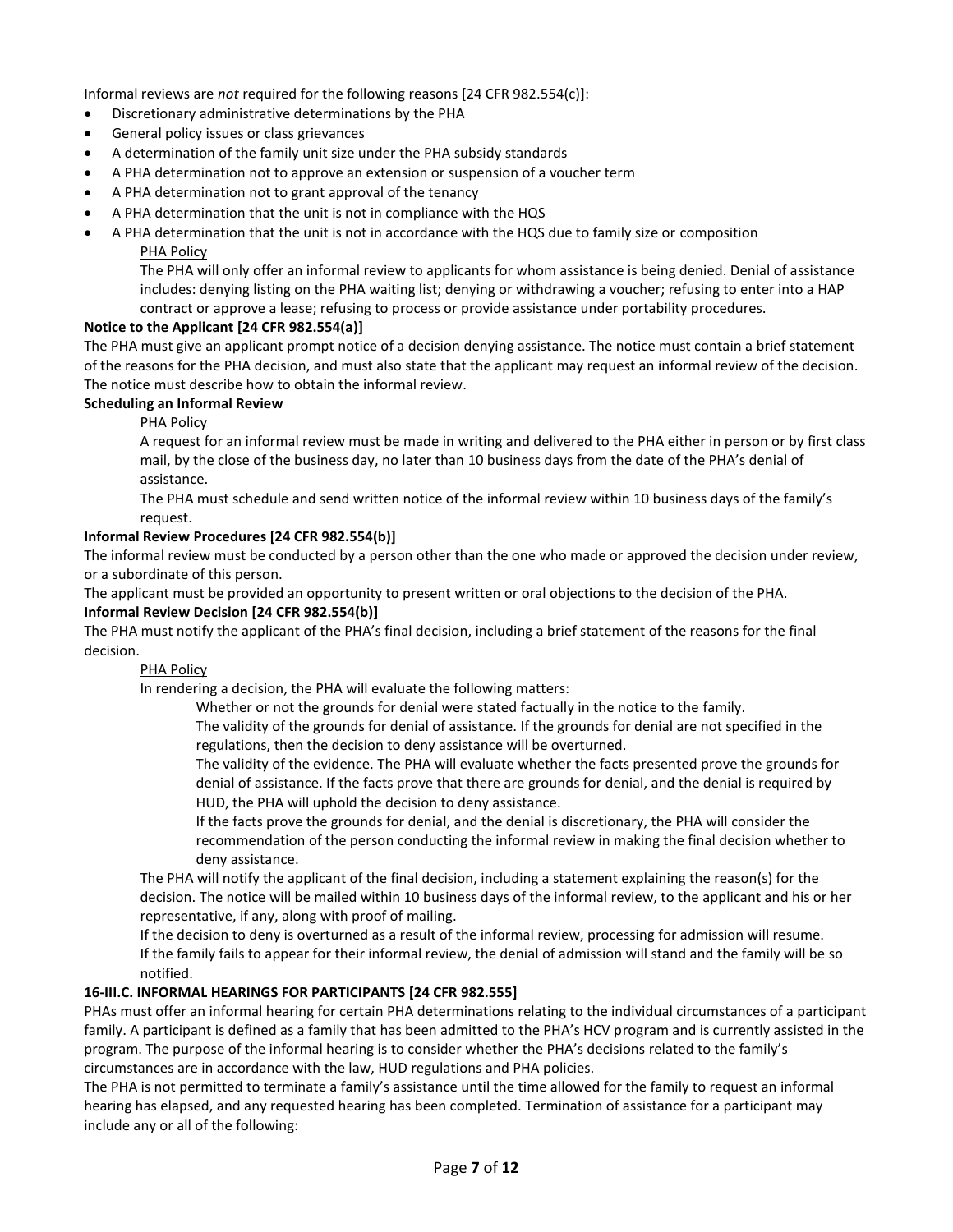- Refusing to enter into a HAP contract or approve a lease
- Terminating housing assistance payments under an outstanding HAP contract
- Refusing to process or provide assistance under portability procedures

## **Decisions Subject to Informal Hearing**

Circumstances for which the PHA must give a participant family an opportunity for an informal hearing are as follows:

- A determination of the family's annual or adjusted income, and the use of such income to compute the housing assistance payment
- A determination of the appropriate utility allowance (if any) for tenant-paid utilities from the PHA utility allowance schedule
- A determination of the family unit size under the PHA's subsidy standards
- A determination that a certificate program family is residing in a unit with a larger number of bedrooms than appropriate for the family unit size under the PHA's subsidy standards, or the PHA determination to deny the family's request for exception from the standards
- A determination to terminate assistance for a participant family because of the family's actions or failure to act
- A determination to terminate assistance because the participant has been absent from the assisted unit for longer than the maximum period permitted under PHA policy and HUD rules
- A determination to terminate a family's Family Self Sufficiency contract, withhold supportive services, or propose forfeiture of the family's escrow account [24 CFR 984.303(i)]

Circumstances for which an informal hearing is not required are as follows:

- Discretionary administrative determinations by the PHA
- General policy issues or class grievances
- Establishment of the PHA schedule of utility allowances for families in the program
- A PHA determination not to approve an extension or suspension of a voucher term
- A PHA determination not to approve a unit or tenancy
- A PHA determination that a unit selected by the applicant is not in compliance with the HQS
- A PHA determination that the unit is not in accordance with HQS because of family size
- A determination by the PHA to exercise or not to exercise any right or remedy against an owner under a HAP contract PHA Policy

The PHA will only offer participants the opportunity for an informal hearing when required to by the regulations.

## **Informal Hearing Procedures**

## *Notice to the Family* **[24 CFR 982.555(c)]**

When the PHA makes a decision that is subject to informal hearing procedures, the PHA must inform the family of its right to an informal hearing at the same time that it informs the family of the decision.

For decisions related to the family's annual or adjusted income, the determination of the appropriate utility allowance, and the determination of the family unit size, the PHA must notify the family that they may ask for an explanation of the basis of the determination, and that if they do not agree with the decision, they may request an informal hearing on the decision. For decisions related to the termination of the family's assistance, or the denial of a family's request for an exception to the PHA's subsidy standards, the notice must contain a brief statement of the reasons for the decision, a statement that if the family does not agree with the decision, the family may request an informal hearing on the decision, and a statement of the deadline for the family to request an informal hearing.

## PHA Policy

In cases where the PHA makes a decision for which an informal hearing must be offered, the notice to the family will include all of the following:

The proposed action or decision of the PHA.

A brief statement of the reasons for the decision, including the regulatory reference.

The date the proposed action will take place.

A statement of the family's right to an explanation of the basis for the PHA's decision.

A statement that if the family does not agree with the decision the family may request an informal hearing of the decision.

A deadline for the family to request the informal hearing.

To whom the hearing request should be addressed.

A copy of the PHA's hearing procedures.

## *Scheduling an Informal Hearing* **[24 CFR 982.555(d)]**

When an informal hearing is required, the PHA must proceed with the hearing in a reasonably expeditious manner upon the request of the family.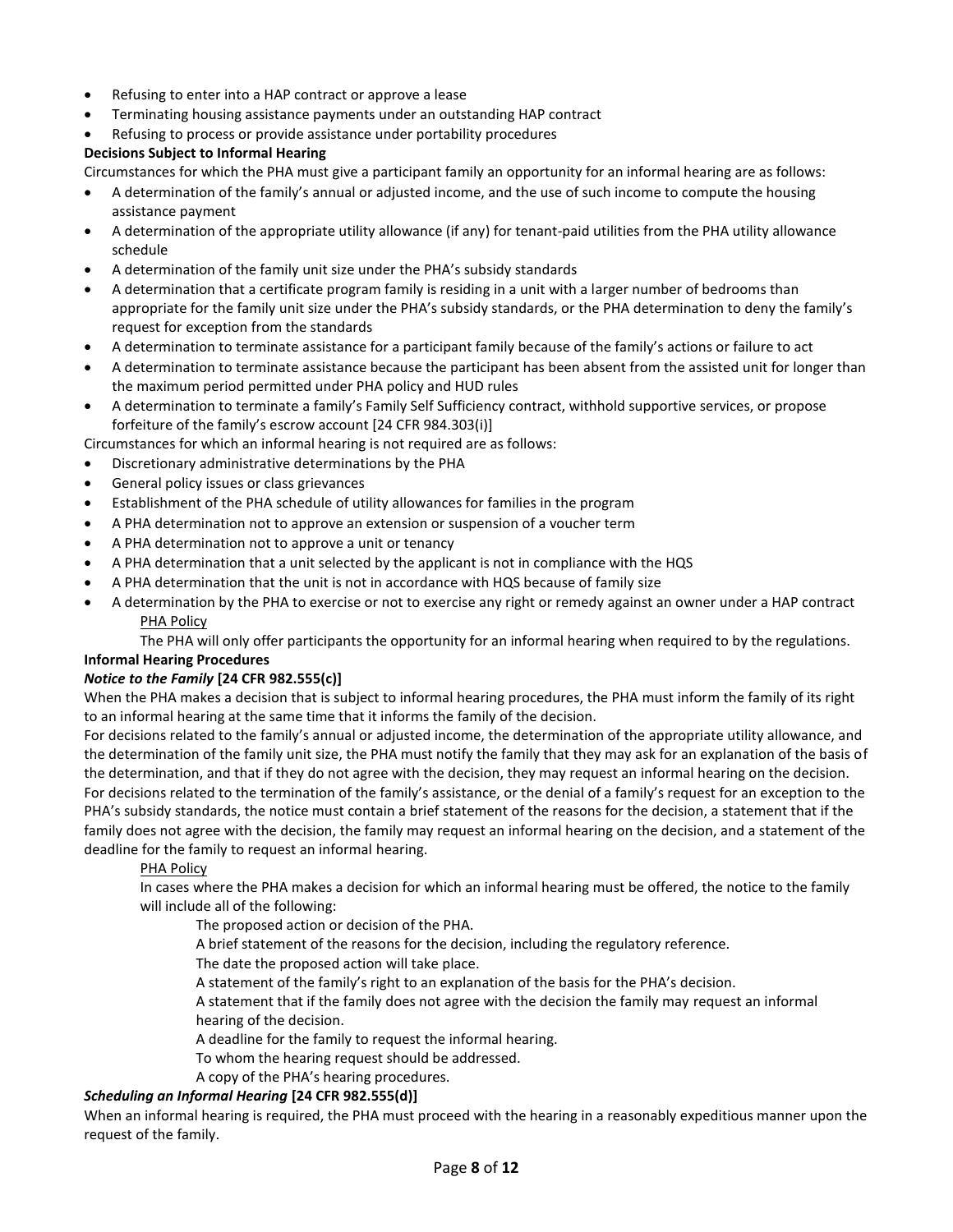#### PHA Policy

A request for an informal hearing must be made in writing and delivered to the PHA either in person or by first class mail, by the close of the business day, no later than 10 business days from the date of the PHA's decision or notice to terminate assistance.

The PHA must schedule and send written notice of the informal hearing to the family within 10 business days of the family's request.

The family may request to reschedule a hearing for good cause, or if it is needed as a reasonable accommodation for a person with disabilities. Good cause is defined as an unavoidable conflict which seriously affects the health, safety or welfare of the family. Requests to reschedule a hearing must be made orally or in writing prior to the hearing date. At its discretion, the PHA may request documentation of the "good cause" prior to rescheduling the hearing.

If the family does not appear at the scheduled time, and was unable to reschedule the hearing in advance due to the nature of the conflict, the family must contact the PHA within 24 hours of the scheduled hearing date, excluding weekends and holidays. The PHA will reschedule the hearing only if the family can show good cause for the failure to appear, or if it is needed as a reasonable accommodation for a person with disabilities.

#### *Pre-Hearing Right to Discovery* **[24 CFR 982.555(e)]**

Participants and the PHA are permitted pre-hearing discovery rights. The family must be given the opportunity to examine before the hearing any PHA documents that are directly relevant to the hearing. The family must be allowed to copy any such documents at their own expense. If the PHA does not make the document available for examination on request of the family, the PHA may not rely on the document at the hearing.

The PHA hearing procedures may provide that the PHA must be given the opportunity to examine at the PHA offices before the hearing, any family documents that are directly relevant to the hearing. The PHA must be allowed to copy any such document at the PHA's expense. If the family does not make the document available for examination on request of the PHA, the family may not rely on the document at the hearing.

For the purpose of informal hearings, *documents* include records and regulations.

#### PHA Policy

The family will be allowed to copy any documents related to the hearing at a cost of \$.25 per page. The family must request discovery of PHA documents no later than 12:00 p.m. on the business day prior to the scheduled hearing date

The PHA must be given an opportunity to examine at the PHA offices before the hearing any family documents that are directly relevant to the hearing. Whenever a participant requests an informal hearing, the PHA will automatically mail a letter to the participant requesting a copy of all documents that the participant intends to present or utilize at the hearing. The participant must make the documents available no later than 12:00 pm on the business day prior to the scheduled hearing date.

## *Participant's Right to Bring Counsel* **[24 CFR 982.555(e)(3)]**

At its own expense, the family may be represented by a lawyer or other representative at the informal hearing.

# *Informal Hearing Officer* **[24 CFR 982.555(e)(4)]**

Informal hearings will be conducted by a person or persons approved by the PHA, other than the person who made or approved the decision or a subordinate of the person who made or approved the decision.

#### PHA Policy

The PHA has designated the following to serve as hearing officers:

The Directors of Laconia Housing Authority

An individual appointed by the Board of Commissioners to serve as a Hearing Officer.

#### *Attendance at the Informal Hearing*

#### PHA Policy

Hearings may be attended by a hearing officer and the following applicable persons:

A PHA representative(s) and any witnesses for the PHA

The participant and any witnesses for the participant

The participant's counsel or other representative

Any other person approved by the PHA as a reasonable accommodation for a person with a disability

#### *Conduct at Hearings*

The person who conducts the hearing may regulate the conduct of the hearing in accordance with the PHA's hearing procedures [24 CFR 982.555(4)(ii)].

#### PHA Policy

The hearing officer is responsible to manage the order of business and to ensure that hearings are conducted in a professional and businesslike manner. Attendees are expected to comply with all hearing procedures established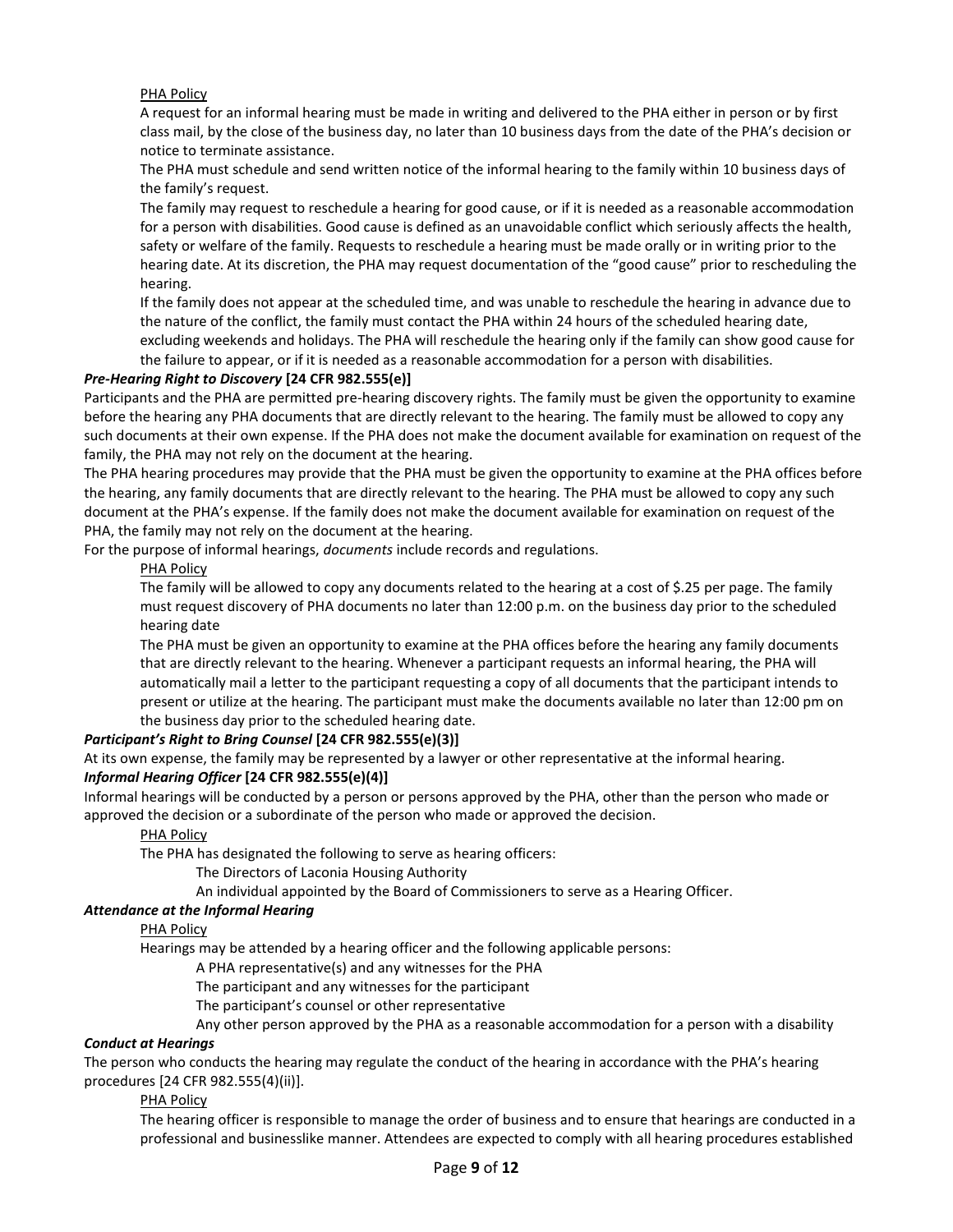by the hearing officer and guidelines for conduct. Any person demonstrating disruptive, abusive or otherwise inappropriate behavior will be excused from the hearing at the discretion of the hearing officer.

## *Evidence* **[24 CFR 982.555(e)(5)]**

The PHA and the family must be given the opportunity to present evidence and question any witnesses. In general, all evidence is admissible at an informal hearing. Evidence may be considered without regard to admissibility under the rules of evidence applicable to judicial proceedings.

#### PHA Policy

Any evidence to be considered by the hearing officer must be presented at the time of the hearing. There are four categories of evidence.

**Oral evidence**: the testimony of witnesses

**Documentary evidence**: a writing which is relevant to the case, for example, a letter written to the PHA. Writings include all forms of recorded communication or representation, including letters, words, pictures, sounds, videotapes or symbols or combinations thereof.

**Demonstrative evidence**: Evidence created specifically for the hearing and presented as an illustrative aid to assist the hearing officer, such as a model, a chart or other diagram.

**Real evidence**: A tangible item relating directly to the case.

*Hearsay Evidence* is evidence of a statement that was made other than by a witness while testifying at the hearing and that is offered to prove the truth of the matter. Even though evidence, including hearsay, is generally

admissible, hearsay evidence alone cannot be used as the sole basis for the hearing officer's decision. If either the PHA or the family fail to comply with the discovery requirements described above, the hearing officer

#### will refuse to admit such evidence.

Other than the failure of a party to comply with discovery, the hearing officer has the authority to overrule any objections to evidence.

#### *Hearing Officer's Decision* **[24 CFR 982.555(e)(6)]**

The person who conducts the hearing must issue a written decision, stating briefly the reasons for the decision. Factual determinations relating to the individual circumstances of the family must be based on a preponderance of evidence presented at the hearing. A copy of the hearing must be furnished promptly to the family.

#### PHA Policy

In rendering a decision, the hearing officer will consider the following matters:

**PHA Notice to the Family**: The hearing officer will determine if the reasons for the PHA's decision are factually stated in the Notice.

**Discovery:** The hearing officer will determine if the PHA and the family were given the opportunity to examine any relevant documents in accordance with PHA policy.

**PHA Evidence to Support the PHA Decision**: The evidence consists of the facts presented. Evidence is not conclusion and it is not argument. The hearing officer will evaluate the facts to determine if they support the PHA's conclusion.

**Validity of Grounds for Termination of Assistance (when applicable)**: The hearing officer will determine if the termination of assistance is for one of the grounds specified in the HUD regulations and PHA policies. If the grounds for termination are not specified in the regulations or in compliance with PHA policies, then the decision of the PHA will be overturned.

The hearing officer will issue a written decision to the family and the PHA no later than 10 business days after the hearing. The report will contain the following information:

#### **Hearing information:**

Name of the participant;

Date, time and place of the hearing;

Name of the hearing officer;

Name of the PHA representative; and

Name of family representative (if any).

**Background**: A brief, impartial statement of the reason for the hearing.

**Summary of the Evidence**: The hearing officer will summarize the testimony of each witness and identify any documents that a witness produced in support of his/her testimony and that are admitted into evidence.

**Findings of Fact:** The hearing officer will include all findings of fact, based on a preponderance of the evidence. *Preponderance of the evidence* is defined as evidence which is of greater weight or more convincing than the evidence which is offered in opposition to it; that is, evidence which as a whole shows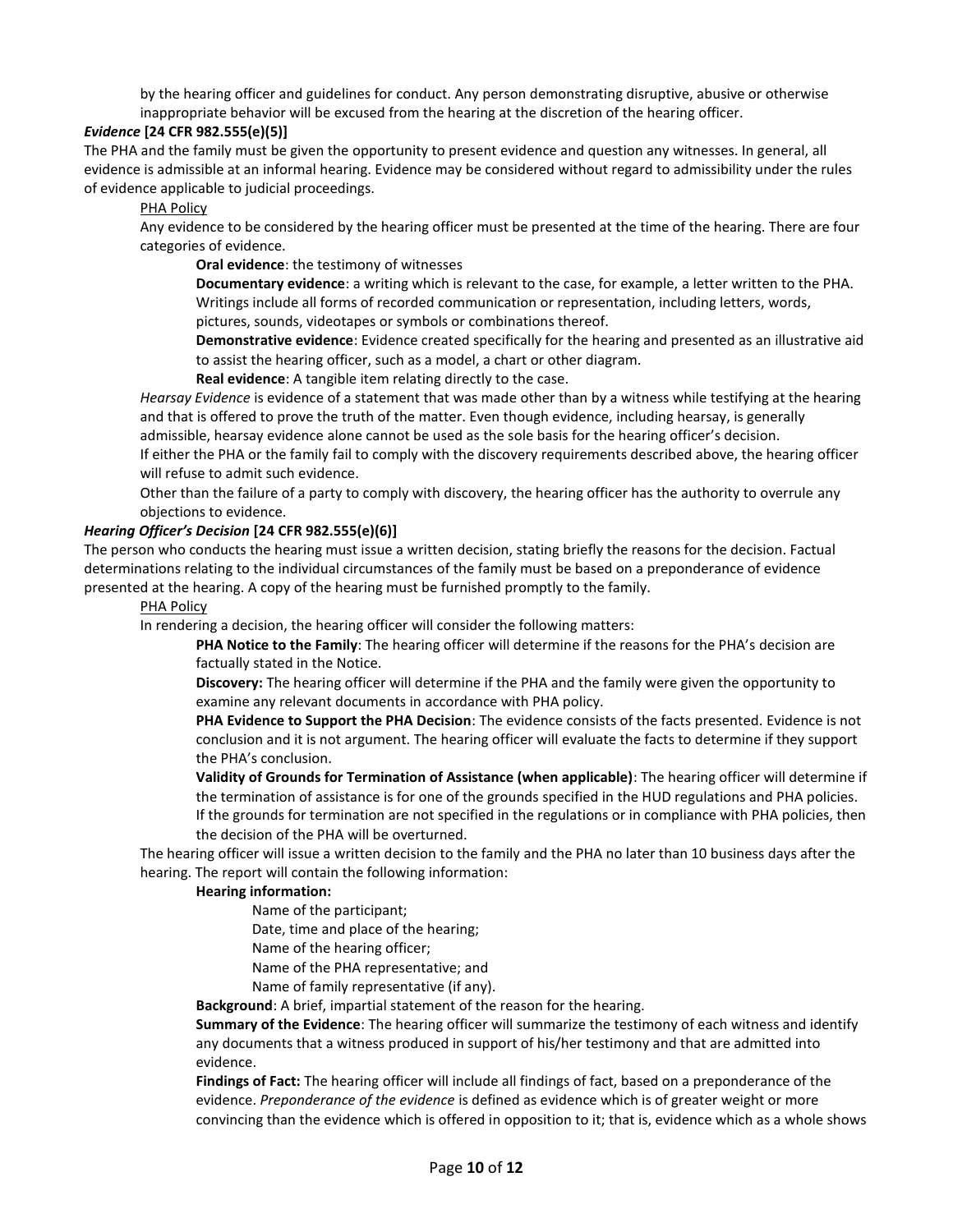that the fact sought to be proved is more probable than not. Preponderance of the evidence may not be determined by the number of witnesses, but by the greater weight of all evidence.

**Conclusions:** The hearing officer will render a conclusion derived from the facts that were found to be true by a preponderance of the evidence. The conclusion will result in a determination of whether these facts uphold the PHA's decision.

**Order:** The hearing report will include a statement of whether the PHA's decision is upheld or overturned. If it is overturned, the hearing officer will instruct the PHA to change the decision in accordance with the hearing officer's determination. In the case of termination of assistance, the hearing officer will instruct the PHA to restore the participant's program status.

#### *Procedures for Rehearing or Further Hearing*

#### PHA Policy

The hearing officer may ask the family for additional information and/or might adjourn the hearing in order to reconvene at a later date, before reaching a decision. If the family misses an appointment or deadline ordered by the hearing officer, the action of the PHA will take effect and another hearing will not be granted.

#### *PHA Notice of Final Decision* **[24 CFR 982.555(f)]**

The PHA is not bound by the decision of the hearing officer for matters in which the PHA is not required to provide an opportunity for a hearing, decisions that exceed the authority of the hearing officer, decisions that conflict with or contradict HUD regulations, requirements, or are otherwise contrary to federal, state, or local laws.

If the PHA determines it is not bound by the hearing officer's decision in accordance with HUD regulations, the PHA must promptly notify the family of the determination and the reason for the determination.

PHA Policy

The PHA will mail a "Notice of Final Decision" including the hearing officer's report to the participant and their representative. This notice will be sent by first-class mail, postage pre-paid, with an affidavit of mailing enclosed. The participant will be mailed the original "Notice of Final Decision" and a copy of the proof of mailing. A copy of the "Notice of Final Decision" along with the original proof of mailing will be maintained in the PHA's file.

#### **16-III.D. HEARING AND APPEAL PROVISIONS FOR NONCITIZENS [24 CFR 5.514]**

Denial or termination of assistance based on immigration status is subject to special hearing and notice rules. Applicants who are denied assistance due to immigration status are entitled to an informal hearing, not an informal review.

Assistance to a family may not be delayed, denied, or terminated on the basis of immigration status at any time prior to a decision under the United States Citizenship and Immigration Services (USCIS) appeal process. Assistance to a family may not be terminated or denied while the PHA hearing is pending, but assistance to an applicant may be delayed pending the completion of the informal hearing.

A decision against a family member, issued in accordance with the USCIS appeal process or the PHA informal hearing process, does not preclude the family from exercising the right, that may otherwise be available, to seek redress directly through judicial procedures.

# **Notice of Denial or Termination of Assistance [24 CFR 5.514(d)]**

The notice of denial or termination of assistance for noncitizens must advise the family:

- That financial assistance will be denied or terminated, and provide a brief explanation of the reasons for the proposed denial or termination of assistance.
- The family may be eligible for proration of assistance.
- In the case of a participant, the criteria and procedures for obtaining relief under the provisions for preservation of families [24 CFR 5.514 and 5.518].
- That the family has a right to request an appeal to the USCIS of the results of secondary verification of immigration status and to submit additional documentation or explanation in support of the appeal.
- That the family has a right to request an informal hearing with the PHA either upon completion of the USCIS appeal or in lieu of the USCIS appeal.
- For applicants, assistance may not be delayed until the conclusion of the USCIS appeal process, but assistance may be delayed during the period of the informal hearing process.

#### **USCIS Appeal Process [24 CFR 5.514(e)]**

When the PHA receives notification that the USCIS secondary verification failed to confirm eligible immigration status, the PHA must notify the family of the results of the USCIS verification. The family will have 30 days from the date of the notification to request an appeal of the USCIS results. The request for appeal must be made by the family in writing directly to the USCIS. The family must provide the PHA with a copy of the written request for appeal and the proof of mailing.

#### PHA Policy